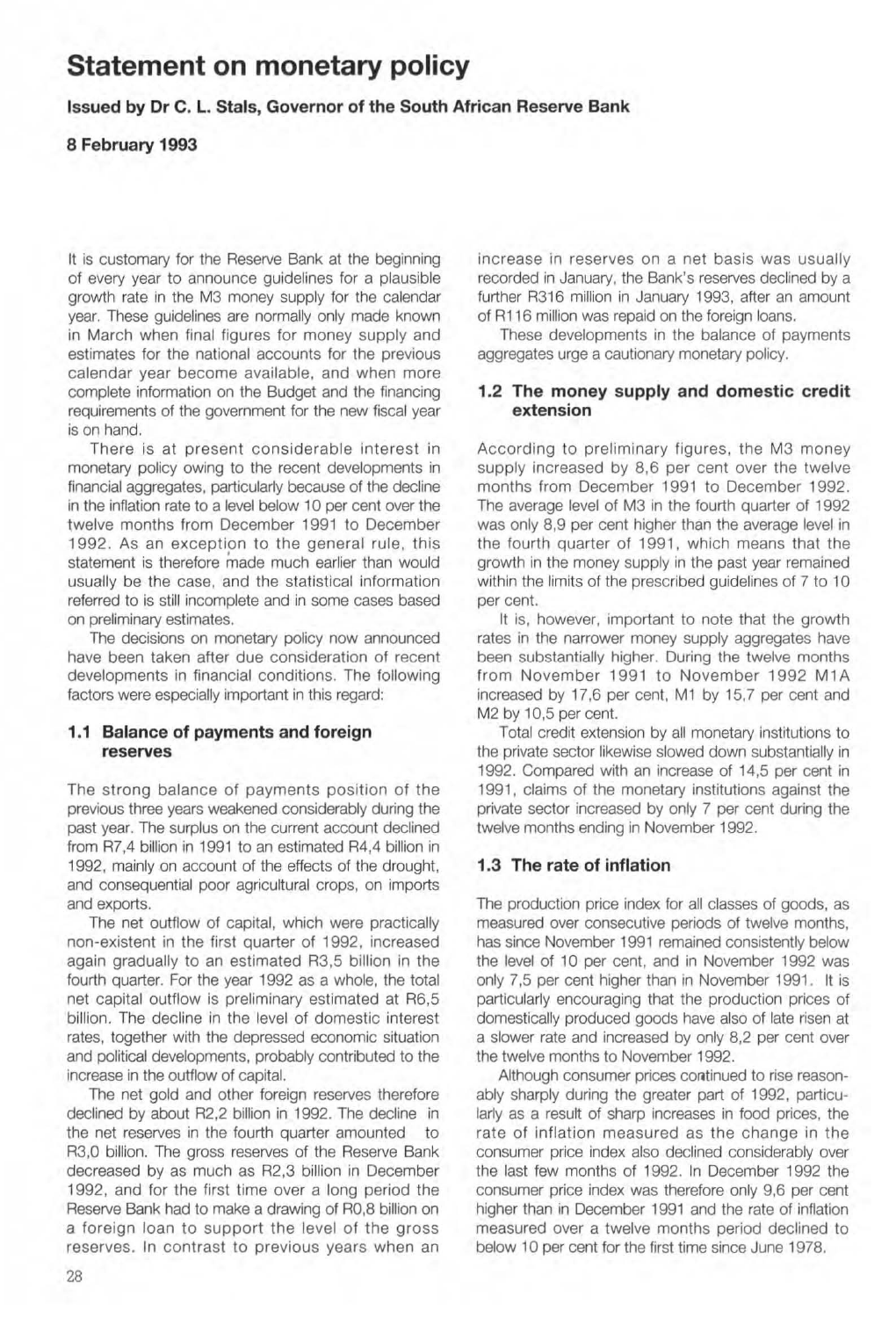## **1.4 Government finance**

There was an unfavourable development in the Budget of the govemment over the past year. Total Exchequer issues increased by '16,5 per cent in the first three quarters of the *1992/93* fiscal year compared with the corresponding period of the preceding year. This was more or less in accordance with the estimates provided for in the Budget for *1992/93.* 

Total Exchequer revenue, however, increased by only 4,5 per cent over the first three quarters of the fiscal year *1992/93* compared with the corresponding period in the preceding year. This rate of increase was considerably lower than the estimated 15,7 per cent which was envisaged in the Budget for *1992/93.* 

The deficit before borrowing of the central government for the current fiscal year will therefore be much larger than the budgeted R16 billion and could, according to estimates, even exceed 8 per cent of gross domestic product. Such a deficit would not be sustainable once real expenditure by the private sector increases again.

### **1.5 Domestic liquidity conditions and shortand long-term interest rates**

Against this background, domestic liquidity conditions towards the end of 1992 remained tight. The average daily amount of accommodation provided by the Reserve Bank to banking institutions increased from R2,7 billion in November 1992 to R3,2 billion in December 1992 and to R3,5 billion in January 1993.

Short-term interest rates initially declined after the lowering of Bank rate on 18 November 1992, but towards the end of December 1992 returned to more or less earlier levels as a result of the tighter conditions in the money market. The rate on threemonths liquid bankers acceptances, for example, declined from 12,50 per cent on 17 November 1992 to 12,00 per cent on 18 November and 11,90 per cent on 20 November 1992, but firmed again to 12,40 per cent towards the end of December. These rates again started to move downwards in January 1993 and amounted to 12,05 per cent on 8 February 1993, which was still higher than the level pertaining after the previous Bank rate reduction in November 1992.

Long-term interest rates hardly responded to the previous lowering of Bank rate. However, these rates did reflect a firmer tendency during the fourth quarter. The yield on long-term government stock, for instance, increased from a low point of 13,81 per cent on 13 October 1992 to 15,17 per cent on 13 December 1992. Subsequently, as a result of the lower than expected rate of inflation, it declined again to 14,25 per cent on 3 February 1993.

## 2, **Money supply guidelines for 1993**

In determining the money supply guidelines for 1993 it is necessary to keep in mind the Reserve Bank's main objective, namely to continue to depress the rate of inflation further, but at the same time also to take account of the needs for an increase in the money supply in order to support a rise in the real gross domestic product in 1993.

In view of the relatively large increases in the money supply in the past five years when real gross domestic product increased little or even declined, the income velocity of the existing money supply is at present very low. There is therefore room for an increase in real economic activity without any significant further additions to the money supply.

The Reserve Bank is determined to persist with its policy of financial stability and prefer, as in the past, to apply this policy continuously in a moderately restrictive but sustainable way. Taking into account developments in the major financial aggregates during the past year, the Reserve Bank therefore decided to set guidelines for an acceptable growth rate for the M3 money supply of 6 to 9 per cent from the fourth quarter of 1992 to the fourth quarter of 1993.

## 3, **Bank rate of the Reserve Bank**

Although developments in the balance of payments, and particularly in the capital account, as well as the increasing deficit on the Budqet of the government, call for caution, the Reserve Bank believes that there is scope for a further lowering of Bank rate at this stage. The lower inflation rate has recently indeed led to a considerable increase in real interest rates in South Africa. Based on the assumption that expectations regarding future developments in the inflation rate will adjust in a realistic manner to these lower rates of price increases, nominal interest rates can be reduced without signifying any fundamental easing in monetary policy. Such lower interest rates are under current conditions also reconcilable with the lower guidelines for the increase in the money supply in 1993.

Against this background the Reserve Bank has decided to reduce the rate at which it is willing to rediscount Treasury bills for deposit-taking institutions with one percentage point from 14 to 13 per cent as from Tuesday, 9 February 1993. Other interest rates used by the Reserve Bank in providing accommodation to deposit-taking institutions will likewise also be reduced with one percentage point from 9 February 1993.

Banks and other financial institutions of course make their own decisions regarding their deposit and loan rates and are not necessarily obliged to adjust their interest rates with every change in Bank rate. In